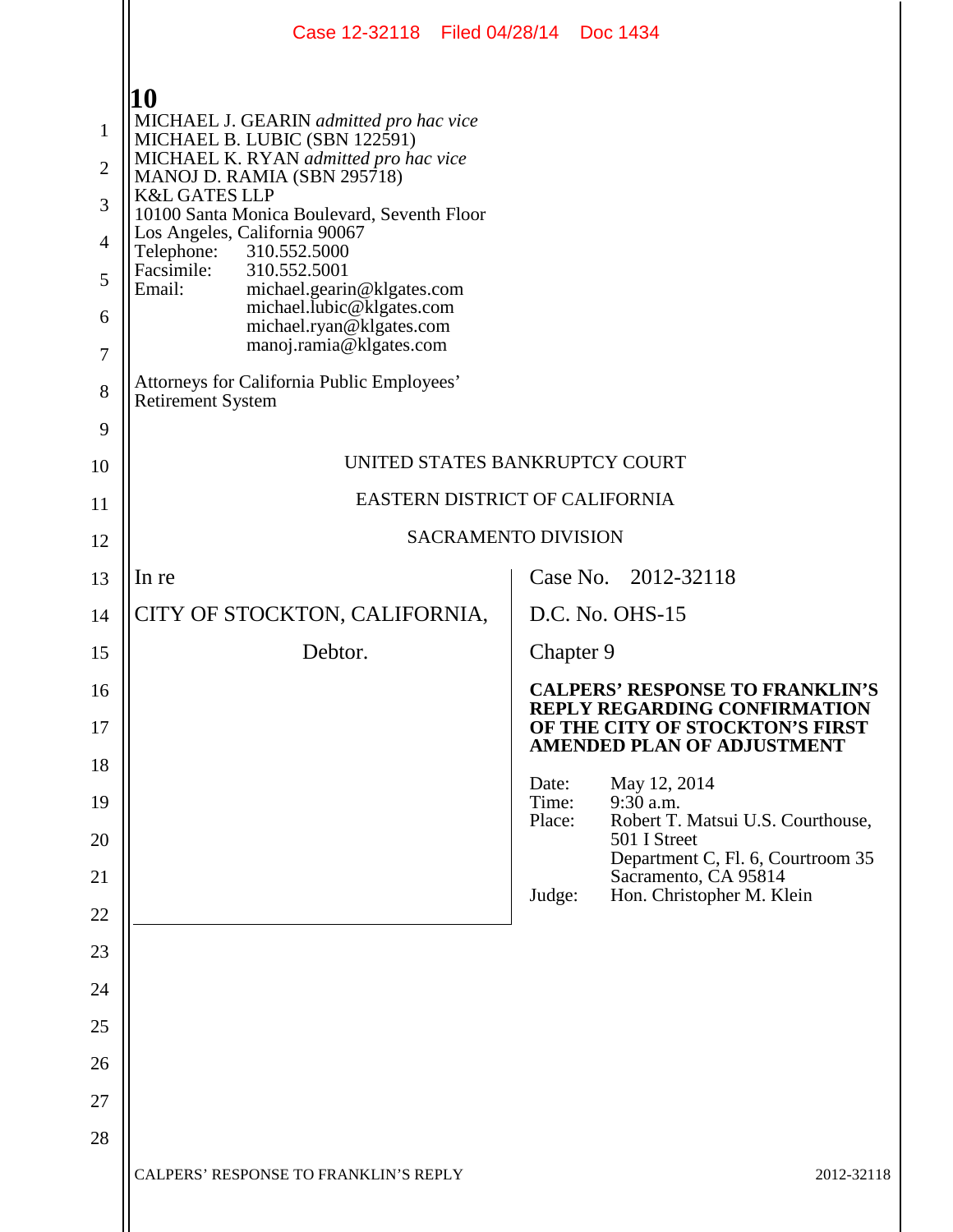|                | Case 12-32118 Filed 04/28/14 Doc 1434                                              |  |
|----------------|------------------------------------------------------------------------------------|--|
|                |                                                                                    |  |
| $\mathbf{1}$   | <b>TABLE OF CONTENTS</b>                                                           |  |
| $\overline{2}$ | Page                                                                               |  |
| $\mathfrak{Z}$ | A.                                                                                 |  |
| $\overline{4}$ | The Court Should Not Rule on the Issues Raised in the Franklin Reply3<br><b>B.</b> |  |
| $\sqrt{5}$     |                                                                                    |  |
| 6              |                                                                                    |  |
| $\overline{7}$ |                                                                                    |  |
| 8<br>9         |                                                                                    |  |
| 10             |                                                                                    |  |
| 11             |                                                                                    |  |
| 12             |                                                                                    |  |
| 13             |                                                                                    |  |
| 14             |                                                                                    |  |
| 15             |                                                                                    |  |
| 16             |                                                                                    |  |
| 17             |                                                                                    |  |
| 18             |                                                                                    |  |
| 19             |                                                                                    |  |
| 20             |                                                                                    |  |
| 21             |                                                                                    |  |
| 22             |                                                                                    |  |
| 23             |                                                                                    |  |
| 24             |                                                                                    |  |
| 25             |                                                                                    |  |
| 26             |                                                                                    |  |
| 27             |                                                                                    |  |
| 28             |                                                                                    |  |
|                | $\mathbf{i}$<br>CALPERS' RESPONSE TO FRANKLIN'S REPLY<br>2012-32118                |  |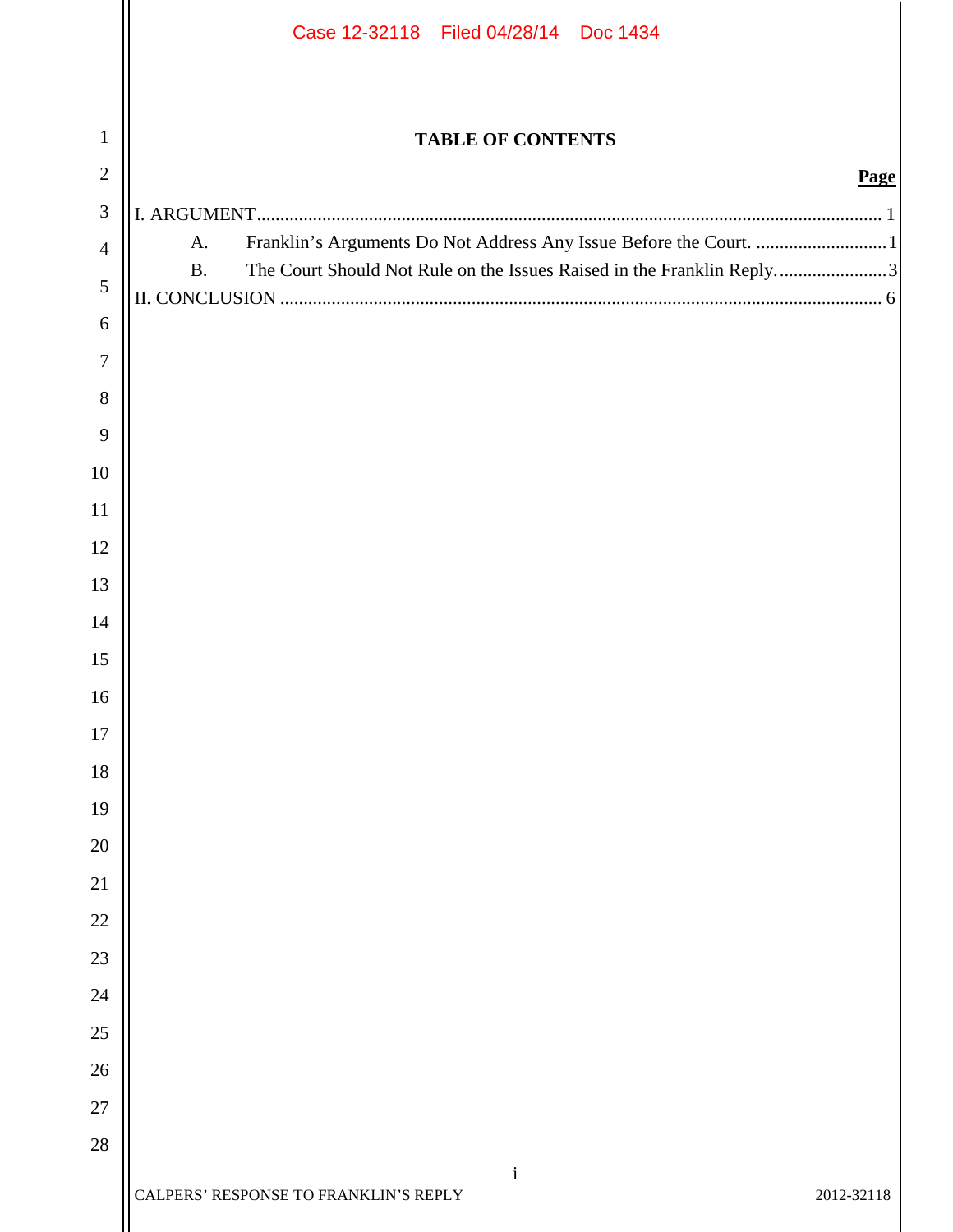|          | Case 12-32118 Filed 04/28/14 Doc 1434                                          |  |  |
|----------|--------------------------------------------------------------------------------|--|--|
|          |                                                                                |  |  |
| 1        |                                                                                |  |  |
| 2        | <b>TABLE OF AUTHORITIES</b>                                                    |  |  |
| 3        | Page(s)                                                                        |  |  |
| 4        | <b>Federal Cases</b>                                                           |  |  |
| 5        |                                                                                |  |  |
| 6        | In re Applebaum,                                                               |  |  |
| 7        | Arizona v. United States,                                                      |  |  |
| 8        |                                                                                |  |  |
| 9        | Ashton v. Cameron Co. Water Improvement Dist.,                                 |  |  |
| 10       | Ashwander v. TVA,                                                              |  |  |
| 11       |                                                                                |  |  |
| 12       | California v. San Pablo & Tulare R.R. Co.,                                     |  |  |
| 13       |                                                                                |  |  |
| 14       | Camreta v. Greene,                                                             |  |  |
| 15<br>16 | Clark v. Martinez,                                                             |  |  |
| 17       | Midlantic Nat'l Bank v. New Jersey,                                            |  |  |
| 18       | In re Miles,                                                                   |  |  |
| 19       |                                                                                |  |  |
| 20       | Pacific Gas & Electric Co. v. California,                                      |  |  |
| 21       |                                                                                |  |  |
| 22       | Thomas v. Anchorage Equal Rights Comm'n,                                       |  |  |
| 23<br>24 | United States v. Bekins,                                                       |  |  |
| 25       |                                                                                |  |  |
| 26       | United States v. Hamburg-Amerikanische Packet-Fahrt-Actien Gesellschaft,       |  |  |
| 27       |                                                                                |  |  |
| 28       |                                                                                |  |  |
|          | $\overline{\mathbf{u}}$<br>CALPERS' RESPONSE TO FRANKLIN'S REPLY<br>2012-32118 |  |  |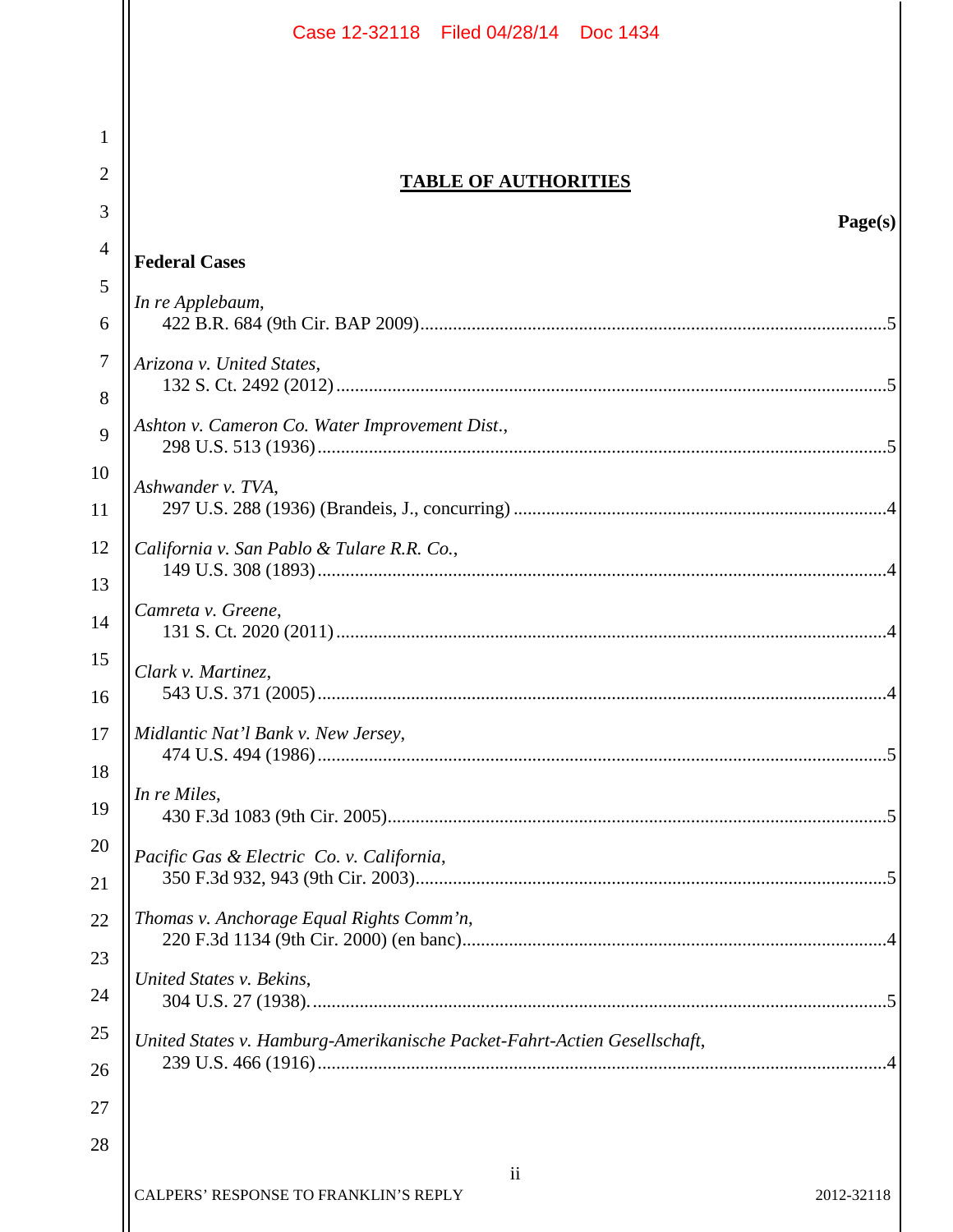|                       | 1               |
|-----------------------|-----------------|
|                       | $\overline{2}$  |
|                       | 3               |
|                       | 4               |
|                       | 5               |
|                       | 6               |
|                       | 7               |
|                       | 8               |
|                       | 9               |
|                       | 10              |
| 1                     | $\mathbf{1}$    |
|                       | 12              |
| $1\overset{\circ}{.}$ | ₹               |
|                       | 14              |
| $\overline{1}$        | 5               |
| 16                    | )               |
|                       | 17              |
| $1^{\mathrm{i}}$      |                 |
|                       | 19              |
|                       | $\overline{20}$ |
| 21                    |                 |
| 22                    |                 |
| 23                    |                 |

| $\mathbf{1}$   | <b>Federal Statutes</b>                      |            |
|----------------|----------------------------------------------|------------|
| $\overline{2}$ |                                              |            |
| $\overline{3}$ |                                              |            |
| $\overline{4}$ |                                              |            |
| 5              |                                              |            |
| 6              | <b>State Statutes</b>                        |            |
| $\tau$         |                                              |            |
| 8              | <b>Constitutional Provisions</b>             |            |
| 9              |                                              |            |
| 10             |                                              |            |
| <sup>11</sup>  | <b>Other Authorities</b>                     |            |
| 12             |                                              |            |
| 13             |                                              |            |
| 14             |                                              |            |
| 15             |                                              |            |
| 16             |                                              |            |
| 17<br>18       |                                              |            |
| 19             |                                              |            |
| 20             |                                              |            |
| 21             |                                              |            |
| 22             |                                              |            |
| 23             |                                              |            |
| 24             |                                              |            |
| 25             |                                              |            |
| 26             |                                              |            |
| 27             |                                              |            |
| 28             |                                              |            |
|                | iii<br>CALPERS' RESPONSE TO FRANKLIN'S REPLY | 2012-32118 |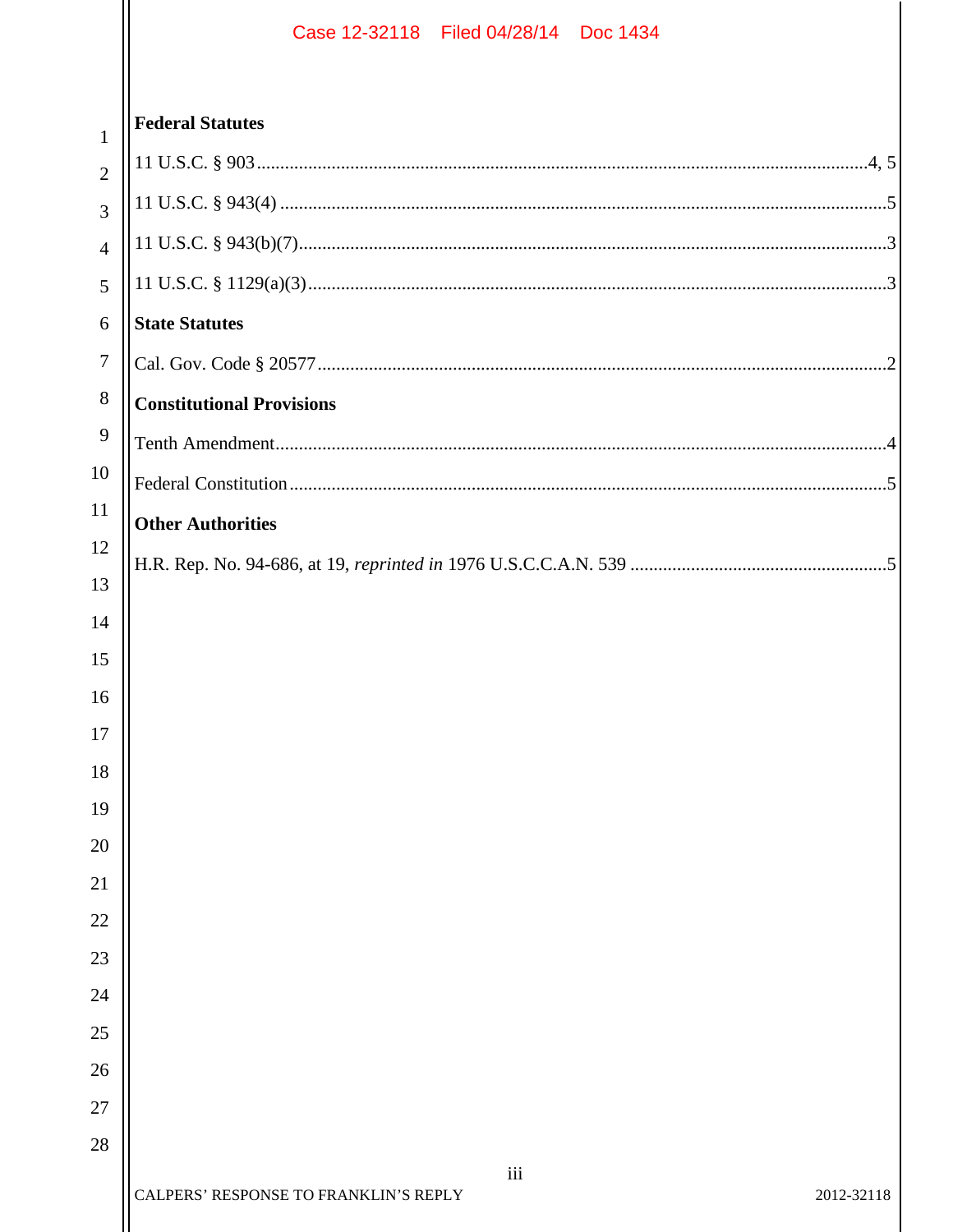The California Public Employees' Retirement System ("CalPERS" or the "System") files this response to Franklin's Reply to the CalPERS Brief Regarding Pension Liabilities [Dkt. 1397] ("Franklin Reply"). $<sup>1</sup>$ </sup>

The Franklin "Reply" is not really a reply. Franklin purports to reply to CalPERS' Response to Franklin's Objections to Confirmation of the City's Plan [Dkt. 1308] (the "CalPERS Response"). But rather than address the issues raised in the CalPERS response, the Franklin Reply attempts to open argument on numerous complex constitutional and statutory interpretation issues that are not relevant to the Plan of Adjustment proposed by Stockton. The Franklin Reply encourages the Court to ignore well-settled principles of constitutional avoidance and well-settled prohibitions on the issuance of advisory opinions. Franklin's arguments -- superficially presented -- about a hypothetical plan that Franklin says the City could have proposed, are not properly before the Court. The only issue ripe for decision in considering confirmation of the City's Plan is whether the Plan that has been proposed by the City should be confirmed.

### **I. ARGUMENT**

### **A. Franklin's Arguments Do Not Address Any Issue Before the Court.**

The CalPERS Response addressed two objections raised by Franklin in its Summary Objection to Confirmation of the City's First Amended Plan of Adjustment [Dkt. 1273] (the "Summary Objection"). Franklin's arguments do not relate to either of those issues.

First, Franklin objected that the City's Plan did not satisfy the "best interests" test because, among other things, "Franklin Could Recover Substantially More Outside Of Bankruptcy," after some unspecified "confron[tation]" of the City's pension liabilities. *See* Summary Objection [Dkt. 1273], at 23, 25-30. The CalPERS Response demonstrated that, under California law, benefits provided under the CalPERS Pension Plan could be reduced only by terminating the Pension Plan,

24

 $\overline{a}$ 

<sup>1</sup>"Franklin" refers collectively to Franklin High Yield Tax-Free Income Fund and Franklin California High Yield Municipal Fund. There is some question as to whether Franklin's "Reply" is properly presented under the scheduling order issued by the Court [Dkt. 1224], as modified by Dkt. 1242. Franklin takes the position that its "Reply" constitutes a further objection to confirmation of the City's plan under paragraph 53(b) of the scheduling order, as modified by paragraph 7 of Dkt. 1242,

28 and if so construed, CalPERS is entitled to respond to that objection pursuant to paragraph 54(c) of the scheduling order, as modified by paragraph 7 of Dkt. 1242.

1

1

2

3

4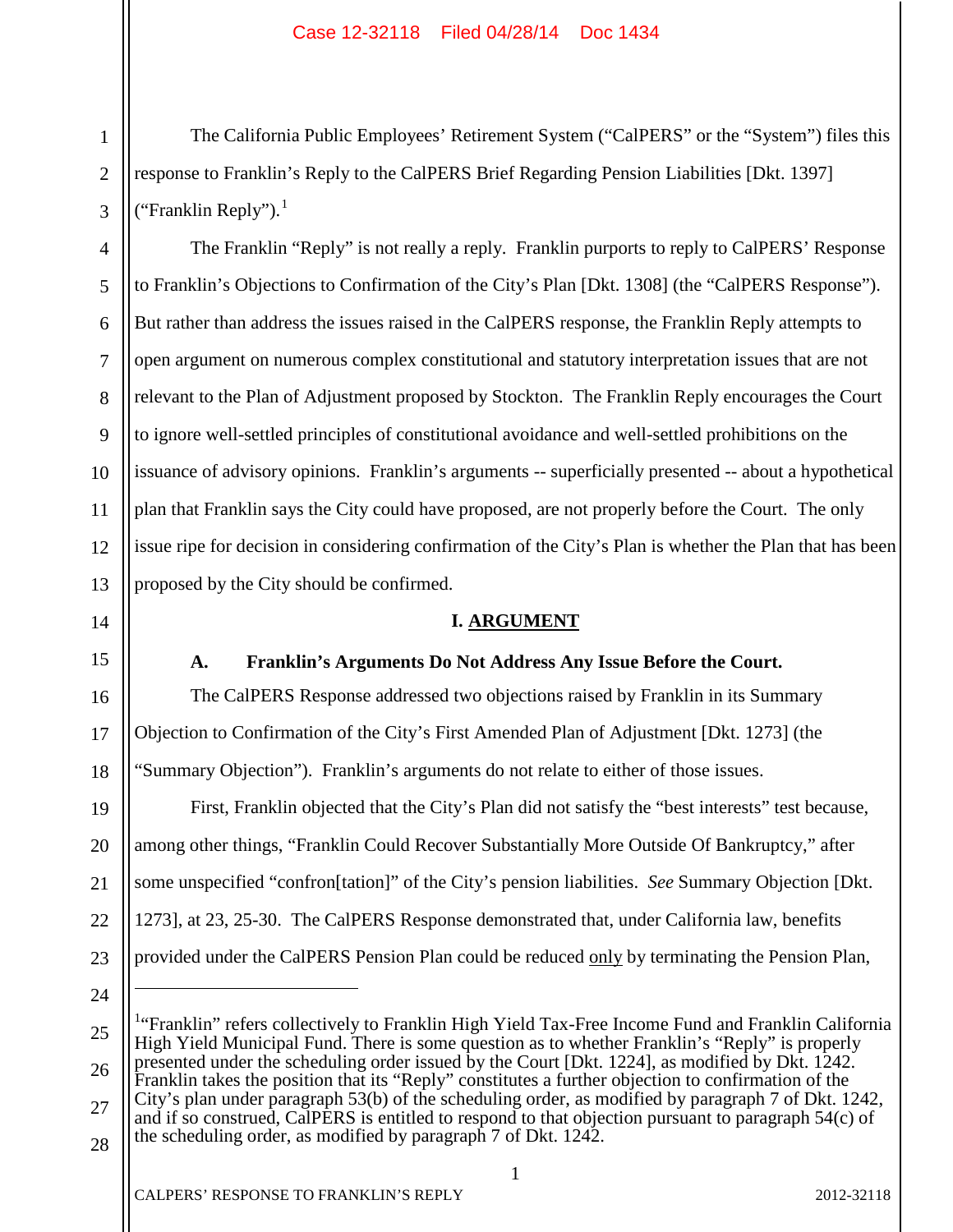1 2 3 4 5 6 7 8 and termination would trigger an obligation of more than \$1.6 billion secured by a senior lien on all of the City's property. *See* CalPERS Response at 14. There can be no dispute that "outside of bankruptcy," the statutory lien under the PERL would apply and the termination liability would be secured. Any argument premised on what Franklin could recover "outside of bankruptcy" following a termination of the CalPERS Pension Plan must recognize both the impact of the termination liability and the costs of an effective, alternative benefits package. The Franklin Reply does not address these points, but rather argues about how a termination may be treated in a hypothetical bankruptcy.

9 10 11 12 13 14 15 16 17 18 The City has determined that it should continue to offer CalPERS pension benefits to its employees and considers these benefits critical to attracting and retaining employees, especially its beleaguered police force. Franklin's arguments about what might happen should the City take another direction would ensnare the Court in unnecessary speculation premised upon termination of the CalPERS relationship. For example, Franklin invites the Court to speculate about whether the termination will harm other creditors and whether the City could possibly find some less expensive benefits package that will allow it to compete with the myriad of other municipalities that continue to offer CalPERS benefits.<sup>2</sup> The Court should resist Franklin's invitation because fanciful speculation is not the province of the Court. The Court is instead engaged in the adjudication of the serious issues regarding confirmation of the City's present and real Plan.

19 20 21 Franklin's speculation about the treatment of a hypothetical termination claim in a hypothetical bankruptcy case demonstrates the imprudence of its approach. After mischaracterizing the termination obligation as a "penalty,"<sup>3</sup> Franklin rushes into irrelevant and speculative assertions

25 26 27 28  $3$  As explained at pages 9-10 of the CalPERS Response, the Termination Payment is the actual amount needed to fund the plans in the event of termination. The Termination Payment is not a "penalty" and there is no penalty component in the calculation. Specifically, in the event of termination, the PERL requires the terminated agency, such as a city, to make a payment to CalPERS in an amount determined by the CalPERS Board (based on actuarial calculations) to be sufficient to ensure payment of all pension benefits of the terminated agency's employees accrued through the termination date. Cal. Gov. Code § 20577; Direct Testimony Declaration of David Lameroux in

 $\mathcal{D}_{\mathcal{L}}$ 

22

 $\overline{a}$ 

<sup>23</sup> 24  $2$  Notably, as the City points out, Franklin has not offered any viable alternative to CalPERS that would be less costly and would not have an adverse impact upon the City. *See* City's Supplemental Memorandum of Law in Support of Confirmation of First Amended Plan for the Adjustment of Debts of City of Stockton, California [Dkt. 1309] at 38.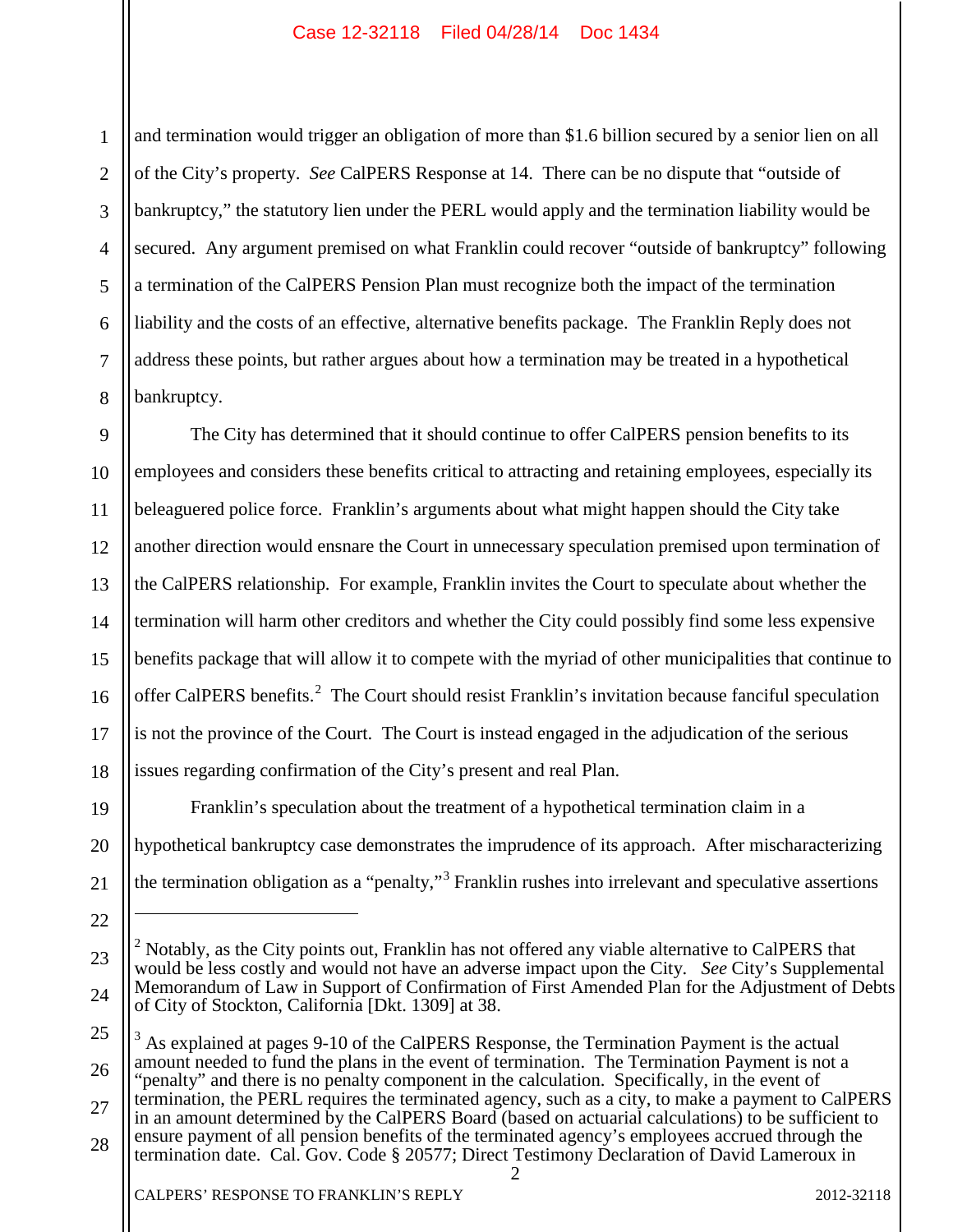1 2 3 4 5 6 about whether the full amount of the termination payment would be an allowed claim in bankruptcy and whether the lien would be recognized in bankruptcy. Franklin Reply at 9. However, the claims allowance or disallowance in bankruptcy of the termination payment and the viability in bankruptcy of the statutory lien are not issues before the Court given the City has made it abundantly clear it has no intention of impairing CalPERS. The Court should reject Franklin's attempt to lure the Court into issuing an advisory opinion addressing these purely hypothetical considerations.<sup>4</sup>

7 8 9 10 11 12 13 14 15 16 17 The second Franklin objection addressed in the CalPERS Response was Franklin's "good faith" argument under 11 U.S.C. § 1129(a)(3). CalPERS argued -- and the Franklin Reply does not dispute -- that the good faith of a proposed plan is assessed by considering that plan, and not by weighing the claimed alternative benefits of an imprecise, hypothetical plan that a dissenting party seeks to impose upon the debtor, other parties in interest and the Court. CalPERS Response at 15-20. Instead, Franklin seizes on a three-word introductory clause in the CalPERS Response ("Franklin is wrong, but the Court need and should not decide that question.") to justify eight pages of superficial argument about difficult constitutional and statutory issues that would be implicated in a hypothetical case if the City concluded it did not want to continue offering CalPERS pension benefits. Because the City does not seek to modify or terminate the CalPERS Pension Plan, the legality of any such attempt is not an issue that the Court should address.

### **B. The Court Should Not Rule on the Issues Raised in the Franklin Reply.**

19 20 21 22 23 Pursuant to 11 U.S.C. § 943(b)(7), the City must demonstrate that its Plan is feasible, taking into account the projected costs of providing services, including pension costs. Franklin and others supporting its agenda may have ideological objectives for seeking an opinion from the Court regarding whether pension obligations can be impaired in chapter 9, but vindication of their views regarding municipal pension "reform" is not a justification for allowing Franklin to impede the  $\overline{a}$ 

24

25

18

26 27 28 <sup>4</sup> Of course, how Franklin and other creditors would fare outside bankruptcy is relevant to the best interests test, and the size and characterization of a CalPERS termination claim is relevant to that analysis. But that analysis is completely different than a determination of how CalPERS' claims might fare under a hypothetical termination in bankruptcy.

CALPERS' RESPONSE TO FRANKLIN'S REPLY 2012-32118

Support of CalPERS' Response to Franklin's Objection to Confirmation of the City of Stockton's First Amended Plan of Adjustment, ¶ 38-44.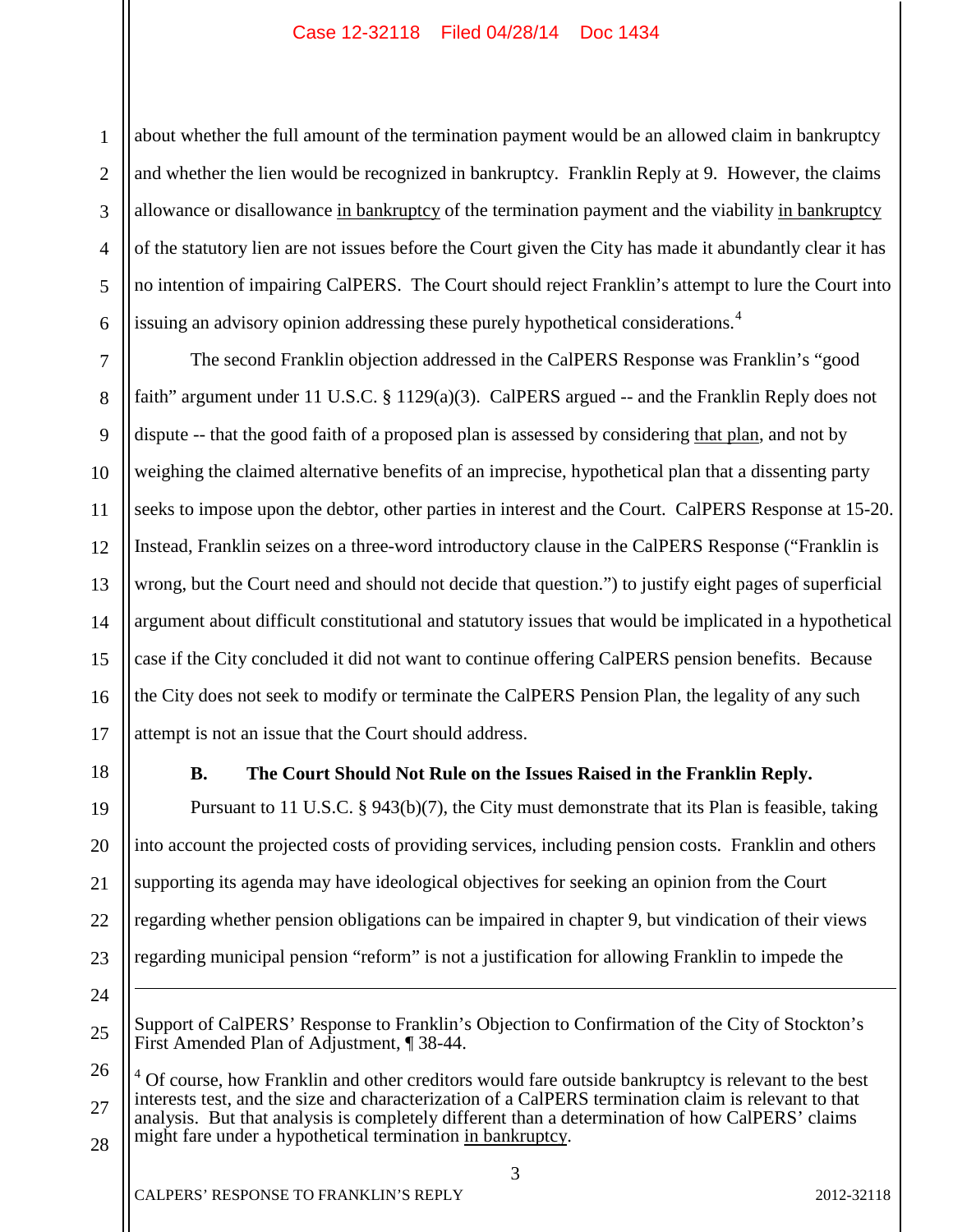1 2 reorganization efforts of the City of Stockton. The City's proof of the feasibility of its Plan stands on its merits and cannot be obfuscated by politically motivated hyperbole and speculation.

3 4 5 6 7 8 9 10 11 12 13 14 15 "Our role is neither to issue advisory opinions nor to declare rights in hypothetical cases, but to adjudicate live cases or controversies consistent with the powers granted the judiciary in Article III of the Constitution." *Thomas v. Anchorage Equal Rights Comm'n*, 220 F.3d 1134, 1138 (9th Cir. 2000) (en banc). The ripeness doctrine "is designed to 'prevent the courts, through avoidance of premature adjudication, from entangling themselves in abstract disagreements.'" *Id*. (quoting *Abbot Laboratories v. Gardner*, 387 U.S. 136, 148 (1967), *abrogated on statutory grounds*, *Califano v. Sanders*, 430 U.S. 99, 105 (1977)). Relying on "a prophecy as to future conditions" to "invoke[] the judicial power not to decide an existing controversy, but to establish a rule for controlling predicted future conduct" contravenes an "elementary principle" of federal judicial power. *United States v. Hamburg-Amerikanische Packet-Fahrt-Actien Gesellschaft*, 239 U.S. 466, 475 (1916). "The court is not empowered to decide … abstract propositions, or to declare, for the government of future cases, principles or rules of law which cannot affect the result as to the thing in issue in the case before it." *California v. San Pablo & Tulare R.R. Co.*, 149 U.S. 308, 314 (1893).

16 17 18 19 20 21 22 23 24 25 26 27 28 This imperative to avoid deciding unnecessary issues is heightened here. As CalPERS noted in the CalPERS Response, because CalPERS is an arm of the State of California, the question of whether the City's obligations to CalPERS can or cannot be impaired in a chapter 9 case involves complex and exacting statutory and constitutional questions involving the application of 11 U.S.C. § 903 and the Tenth Amendment. Federal Courts are duty-bound to refrain from deciding constitutional questions if they are unnecessary to the issues before the Court or if the case can be decided on non-constitutional grounds. *See, e.g.*, *Camreta v. Greene*, 131 S. Ct. 2020, 2031 (2011) ("[A] 'longstanding principle of judicial restraint requires that courts avoid reaching constitutional questions in advance of the necessity of deciding them.'") (quoting *Lyng v. N.W. Indian Cemetery Protective Ass'n.*, 485 U.S. 439, 445 (1988)); *see also Ashwander v. TVA*, 297 U.S. 288, 346-47 (1936) (Brandeis, J., concurring); *cf. Clark v. Martinez*, 543 U.S. 371, 380-81 (2005) (explaining doctrine of constitutional avoidance in interpreting statutes and noting that construction that avoids constitutional issues should prevail over one that raise constitutional issues). Thus, the Court should

4

CALPERS' RESPONSE TO FRANKLIN'S REPLY 2012-32118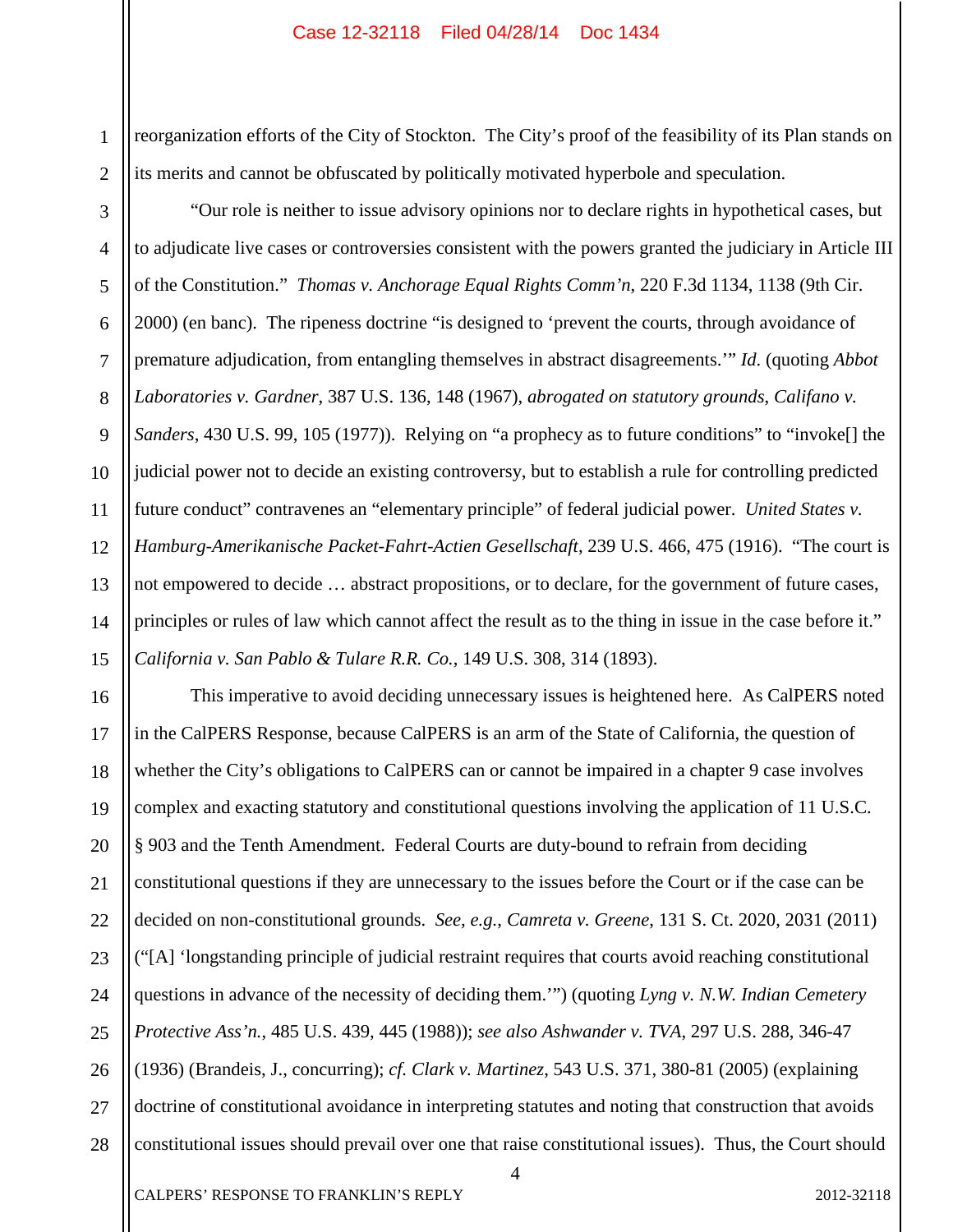| $\mathbf{1}$     | exercise judicial restraint and avoid deciding these questions because they raise issues of the highest                                                                                                                                                                                                                                                                                                                                                                                                                                                                               |
|------------------|---------------------------------------------------------------------------------------------------------------------------------------------------------------------------------------------------------------------------------------------------------------------------------------------------------------------------------------------------------------------------------------------------------------------------------------------------------------------------------------------------------------------------------------------------------------------------------------|
| $\mathbf{2}$     | constitutional magnitude which go to the very structure of Our Federalism <i>(i.e., the relationship</i>                                                                                                                                                                                                                                                                                                                                                                                                                                                                              |
| 3                | between the Federal Government and the Sovereign States).                                                                                                                                                                                                                                                                                                                                                                                                                                                                                                                             |
| $\overline{4}$   | Franklin's breezy treatment of these serious issues is flawed on a number of grounds.                                                                                                                                                                                                                                                                                                                                                                                                                                                                                                 |
| 5                | CalPERS does not here attempt to enumerate all of the flaws in the Franklin Reply, but notes the                                                                                                                                                                                                                                                                                                                                                                                                                                                                                      |
| 6                | following examples:                                                                                                                                                                                                                                                                                                                                                                                                                                                                                                                                                                   |
| $\tau$<br>8<br>9 | The constitutional issue in Ashton v. Cameron Co. Water Improvement District No. 1, 298<br>U.S. 513 (1936), was not that the municipality filed "over the objection of the state" (Franklin<br>Brief at 3). Ashton involved the bankruptcy of a Texas water improvement district. Texas<br>had expressly allowed its subdivisions to file under the then-new municipal bankruptcy act,<br>id. at 527, and fundamental concerns about the Constitutional role of the States motivated the<br>Supreme Court's ruling that the municipal bankruptcy act was unconstitutional. Id. at 531 |
| 10<br>11         | ("Neither consent nor submission by the states can enlarge the powers of Congress  The<br>sovereignty of the state essential to its proper functioning under the Federal Constitution<br>cannot be surrendered; it cannot be taken away by any form of legislation.").                                                                                                                                                                                                                                                                                                                |
| 12<br>13         | • State "consent" only to the filing of a municipal case was not the key to United States v.<br>Bekins, 304 U.S. 27 (1938) (Franklin Reply at 3-4). In approving the recently amended<br>municipal bankruptcy legislation, the Supreme Court noted, among other things, that "The                                                                                                                                                                                                                                                                                                     |
| 14               | State retains control of its fiscal affairs. The bankruptcy power is exercised  only in a case<br>where the action of the taxing agency in carrying out a plan of composition approved by the bankruptcy court is <u>authorized by state law</u> ." <i>Id.</i> at 51 (emphasis added). (The analogous                                                                                                                                                                                                                                                                                 |
| 15<br>16<br>17   | provision of Chapter 9 - not mentioned by Franklin - precludes confirmation if action<br>necessary to carry out the plan is "forbidden by law." See 11 U.S.C. § 943(4)). In fact,<br>Bekins only addressed the facial validity of the law in question, leaving for another day any<br>number of as-applied challenges that could be raised. <i>Bekins</i> at 45 ("They present the<br>question of the constitutional validity of the Act[.]").                                                                                                                                        |
| 18<br>19<br>20   | Maintaining State power over municipal debtors does not contravene the Constitution's<br>requirement for "uniform" bankruptcy law (Franklin Reply at 4). To the contrary, the<br>uniformity clause "is an affirmative limit or restriction on Congress's power, not a limitation<br>on the states." In re Applebaum, 422 B.R. 684, 692 (9th Cir. BAP 2009).                                                                                                                                                                                                                           |
| 21               | The mere "gatekeeper" interpretation of section 903 in <i>In re Vallejo</i> (Franklin Reply at 4-6)<br>ignores Congressional intent and makes superfluous either section 903 or section $109(c)(2)$ .                                                                                                                                                                                                                                                                                                                                                                                 |
| 22               | See, e.g., H.R. Rep. No. 94-686, at 19, reprinted in 1976 U.S.C.C.A.N. 539, 557 ("Any State"<br>law that governs municipalities or regulates the way in which they may conduct their affairs                                                                                                                                                                                                                                                                                                                                                                                          |
| 23               | controls in all cases. Likewise, any State agency that has been given control over any of the<br>affairs of a municipality will continue to control the municipality in the same way, in spite of                                                                                                                                                                                                                                                                                                                                                                                     |
| 24               | a Chapter IX petition.")(regarding predecessor to section 903).                                                                                                                                                                                                                                                                                                                                                                                                                                                                                                                       |
| 25               | Franklin loosely refers to preemption (Franklin Reply at 2, 5), but ignores the well-recognized<br>differences among express, field and conflict preemption. Arizona v. United States, 132 S. Ct.<br>2492, 2500-01 (2012). No "express" language of chapter 9 preempts the PERL, indeed,                                                                                                                                                                                                                                                                                              |
| 26<br>27         | section 903 says the exact opposite; likewise, there is no bankruptcy "field" preemption.<br>Midlantic Nat'l Bank v. New Jersey, 474 U.S. 494, 505 (1986); In re Miles, 430 F.3d 1083,<br>1092 (9th Cir. 2005). The remaining possibility, conflict preemption, occurs only when                                                                                                                                                                                                                                                                                                      |
| 28               | "compliance with both federal and state regulations is a physical impossibility" or "in those<br>instances where the challenged law stands as an obstacle to the accomplishment and execution                                                                                                                                                                                                                                                                                                                                                                                         |
|                  | 5                                                                                                                                                                                                                                                                                                                                                                                                                                                                                                                                                                                     |

 $\mathcal{L}$